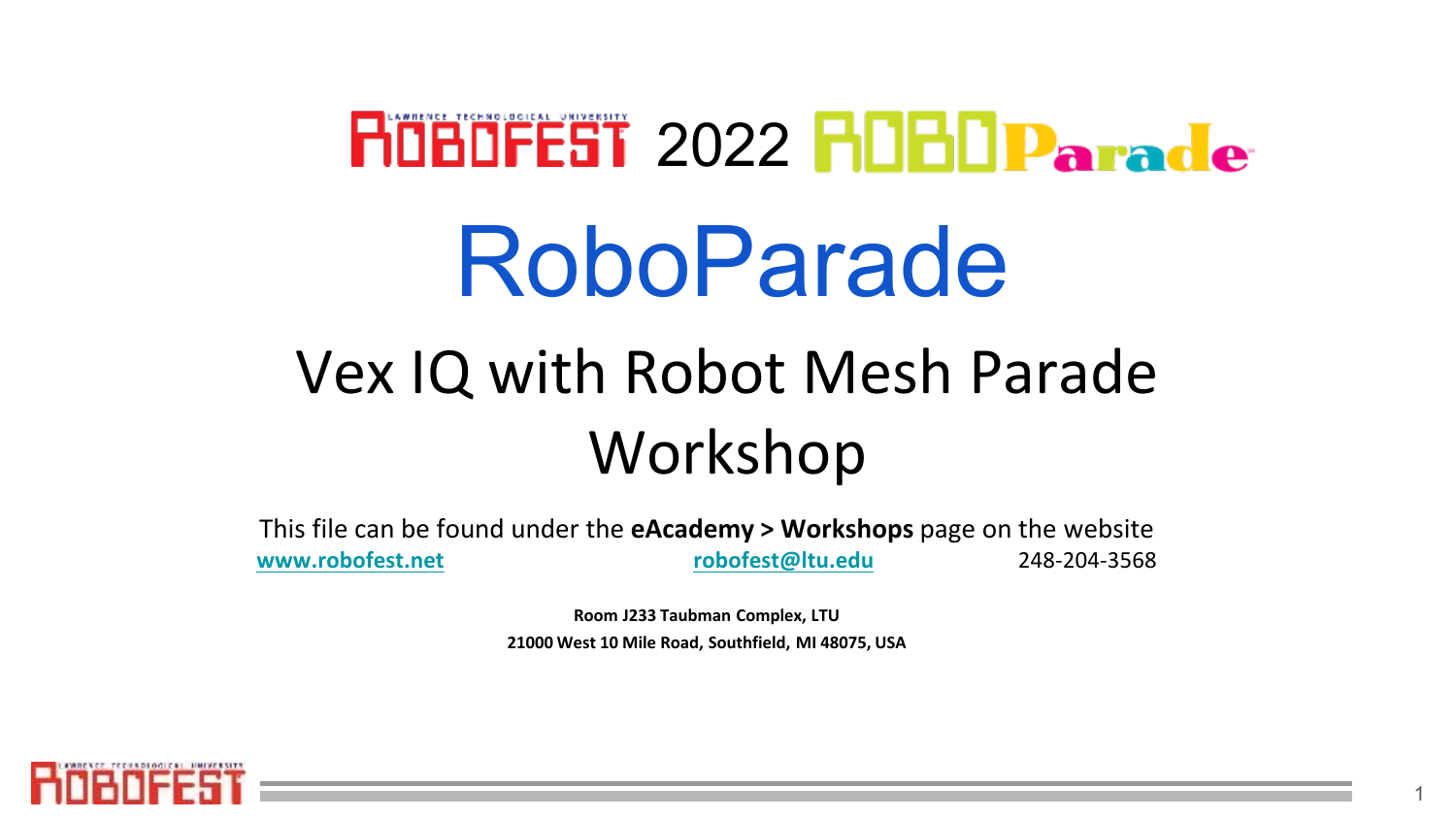# Vex IQ Robot Used



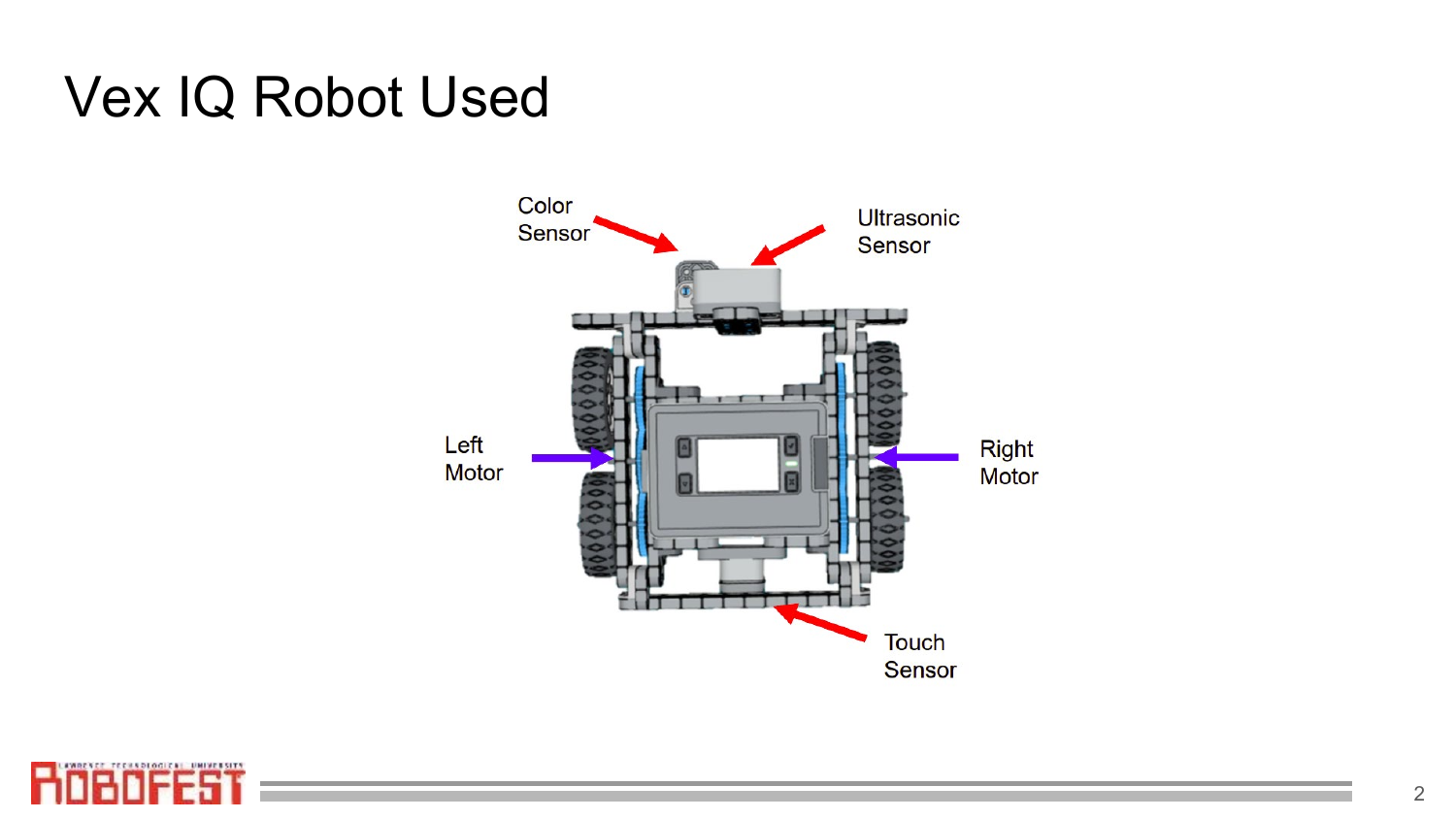# What is Robot Mesh Studio?

- Programming software for VexIQ
- Uses a drag and drop interface (Blockly, same as Scratch)
- Based on Python programming language





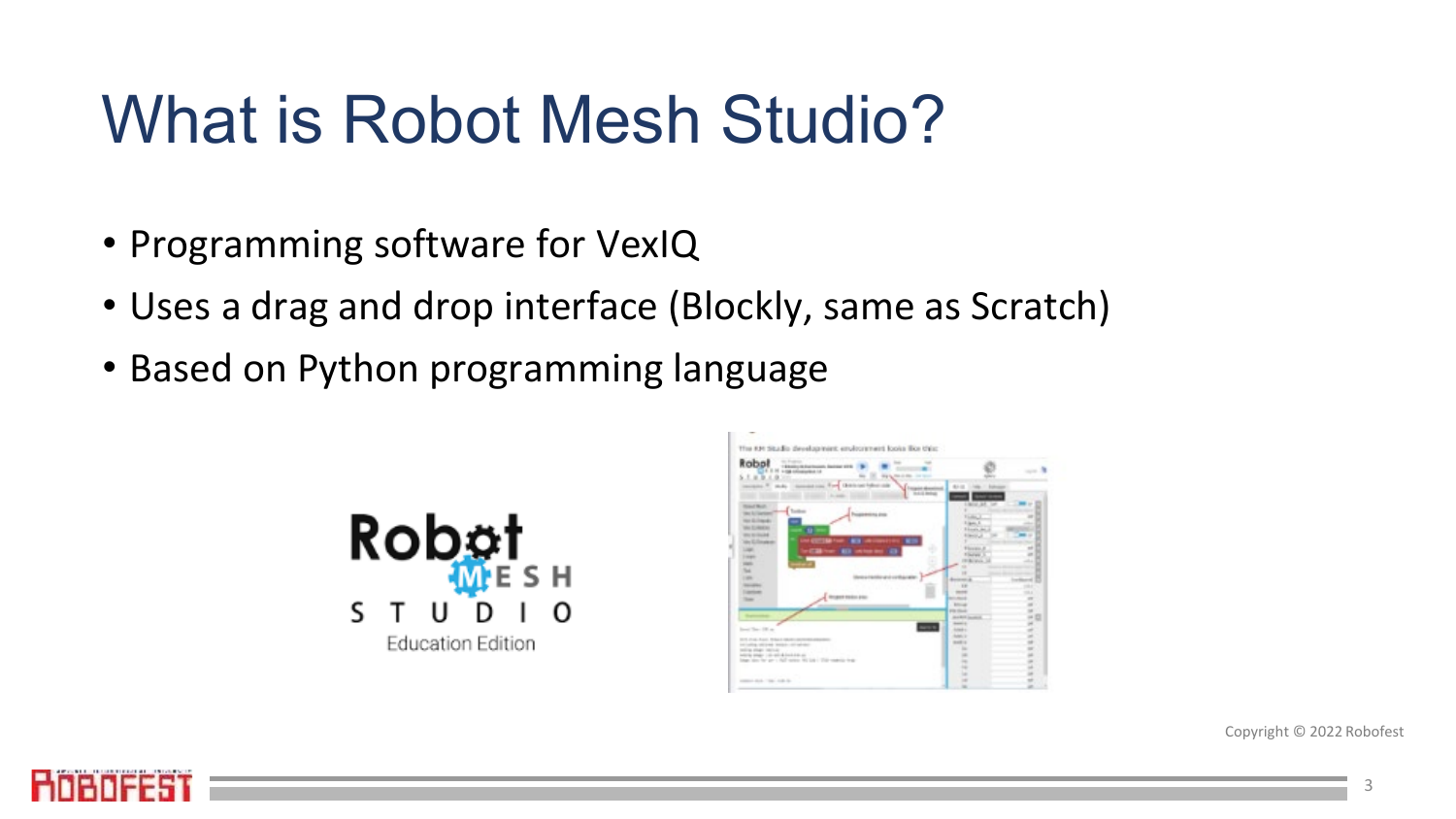# Getting Started

- Go to robotmesh.com/studio
- Go to signup and create an account
- Click on "install RMC plugin" and follow instructions to install



#### Robot Mesh Connect Installation

Robot Mesh Connect plugin is installed correctly.

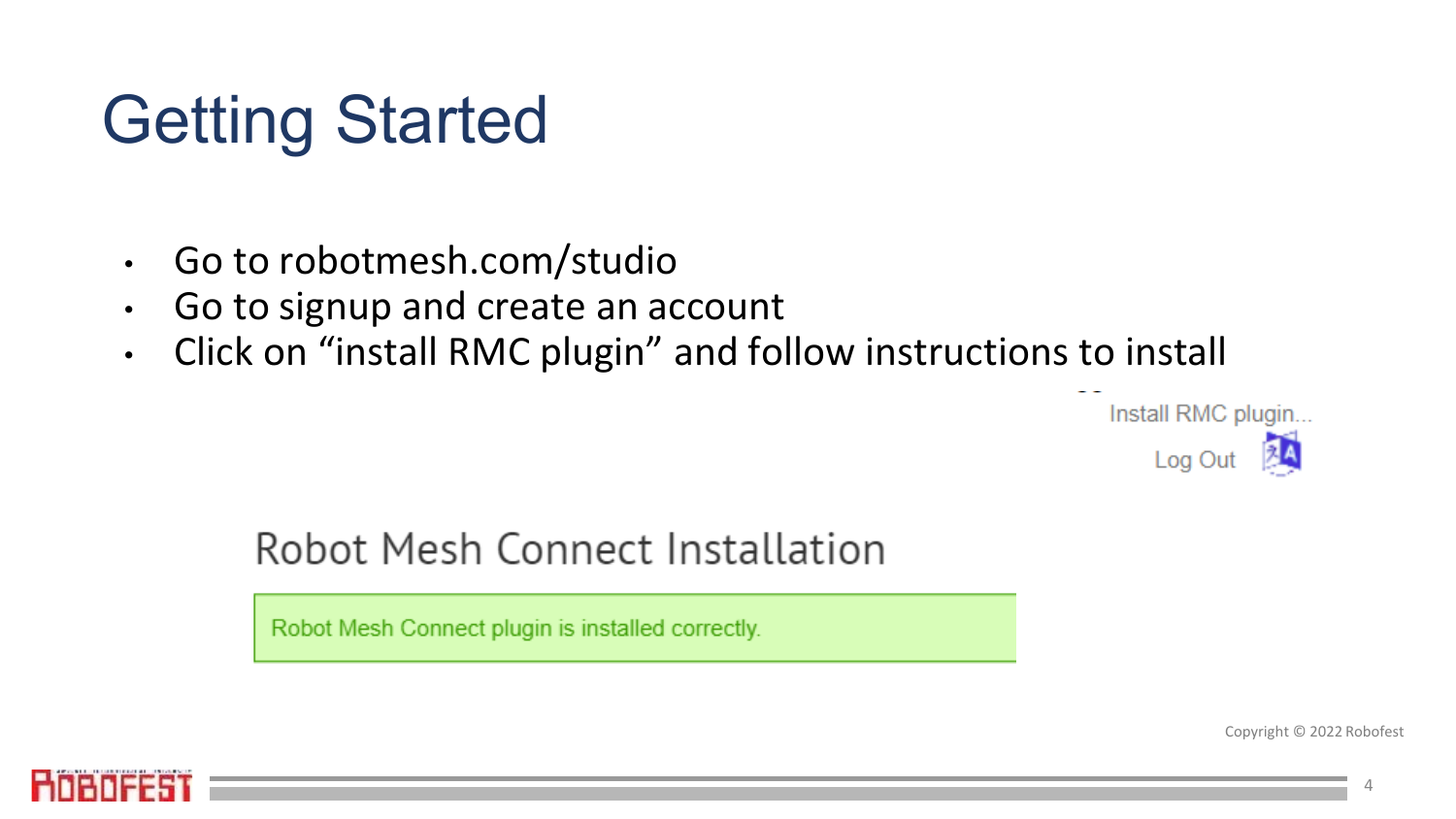# Create a New Program

- Click on "New Project"
- Make sure these are selected 1. Target: "Vex IQ" 2. Language: "Blocky"
- Name the program "Workshop"
- Click on "Create"





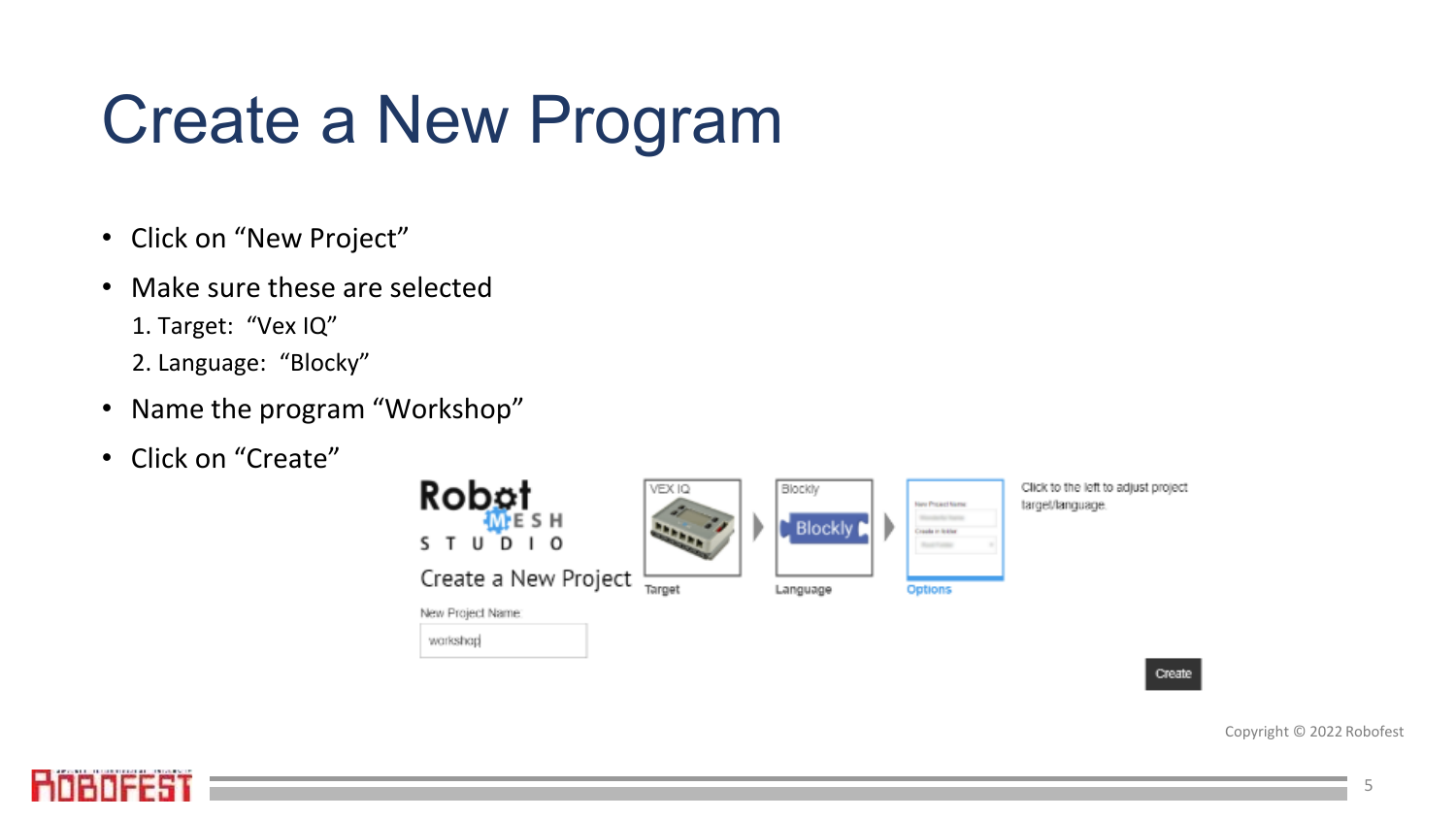# Connect Robot

- Connect one end of programming cord into computer
- Connect the other end to the robot brain
- Turn on the Robot by pressing the check button



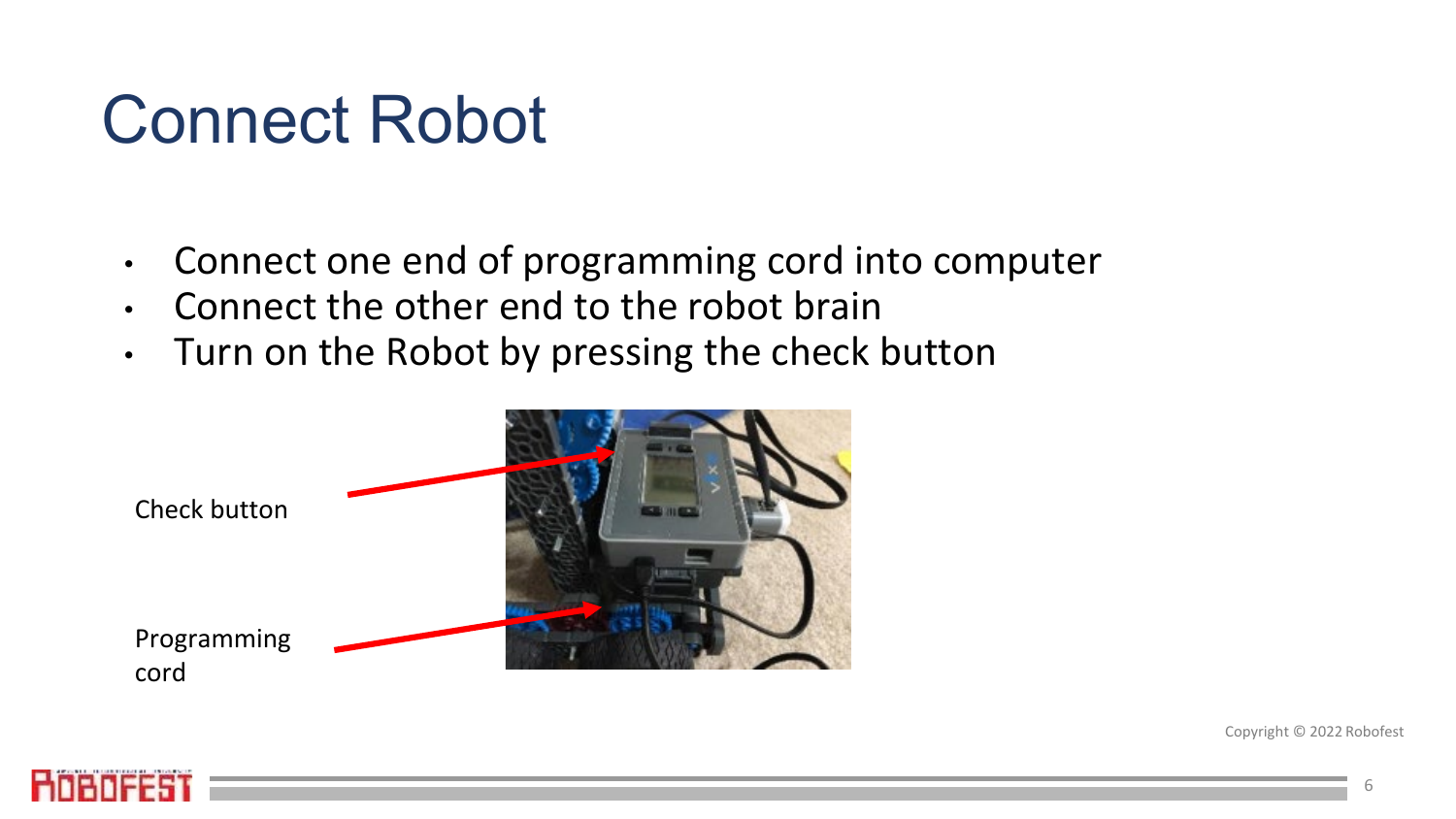

**Financia**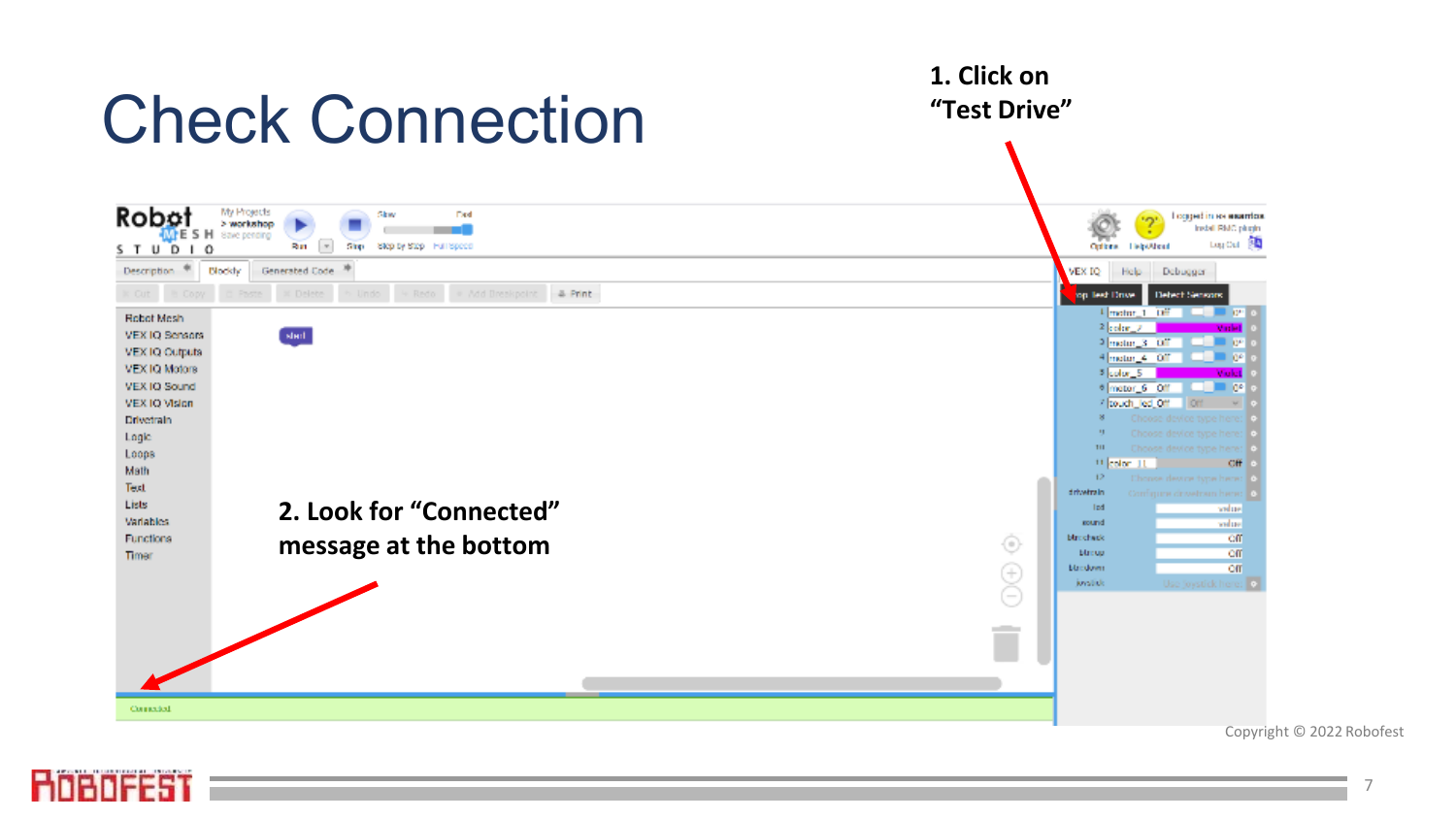# Motor and Sensor Setup

2. Change to names that have meaning



1. Click Here

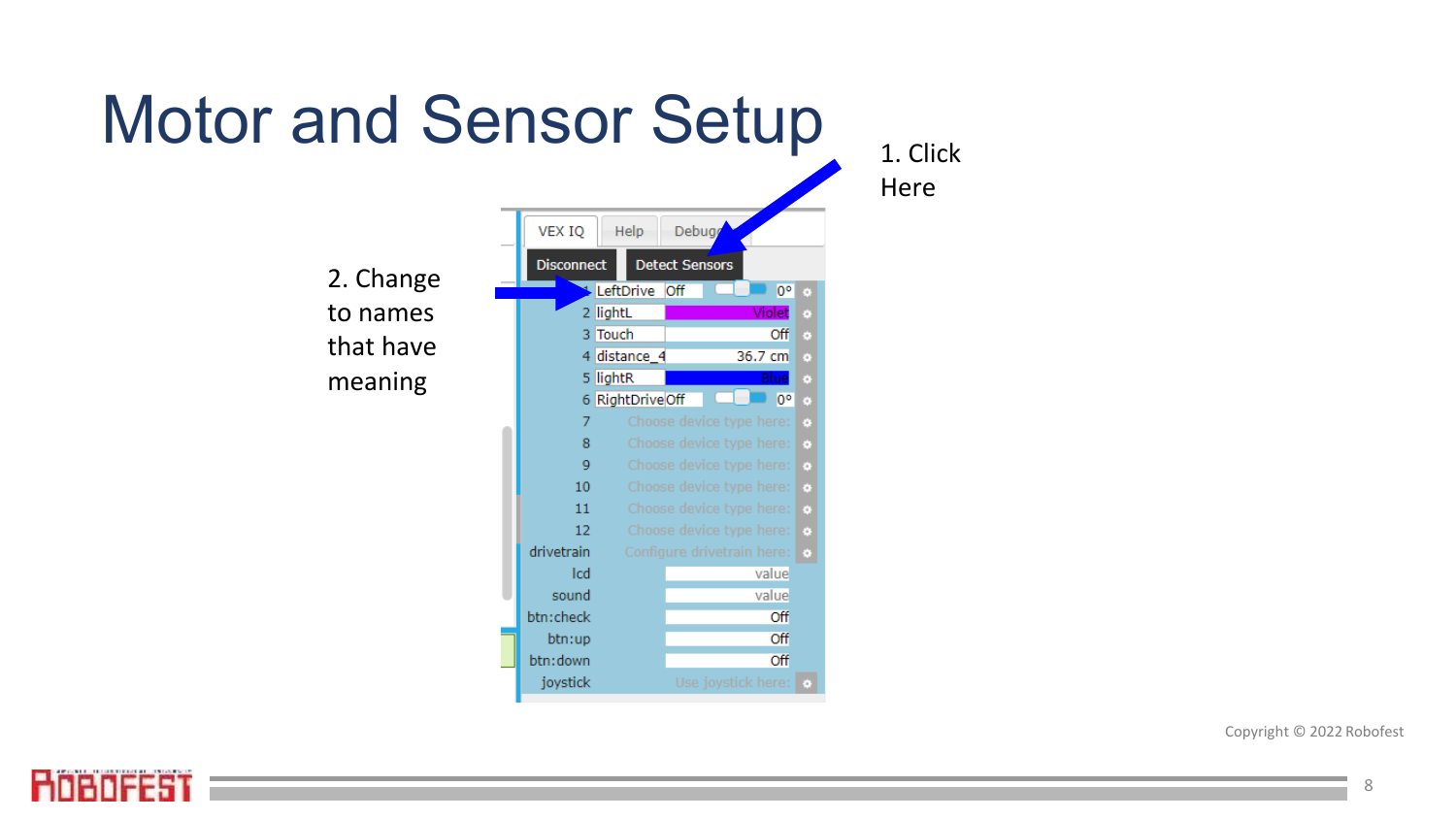# Motor and Sensor Setup



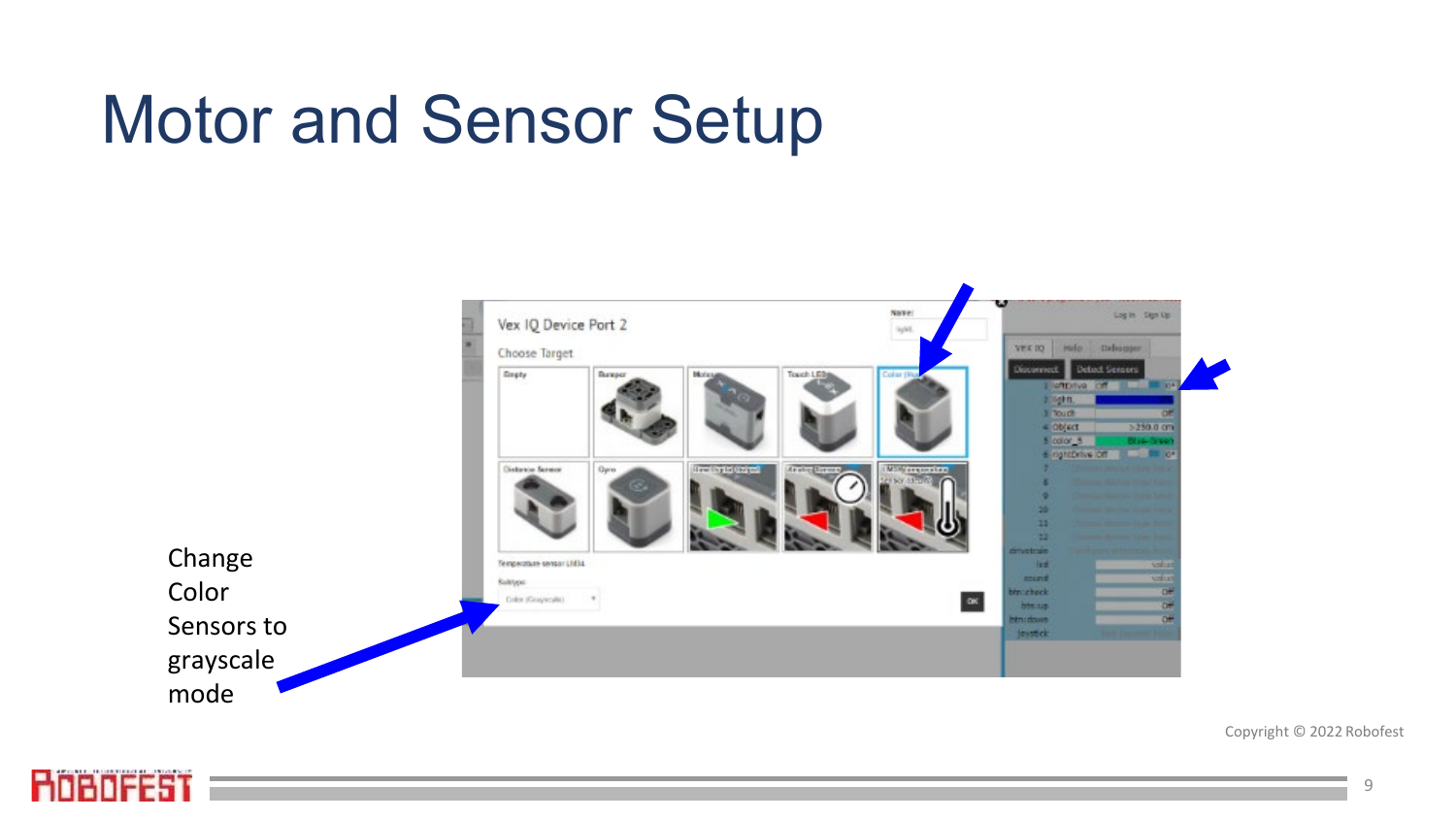#### Task 1

# Following a Line

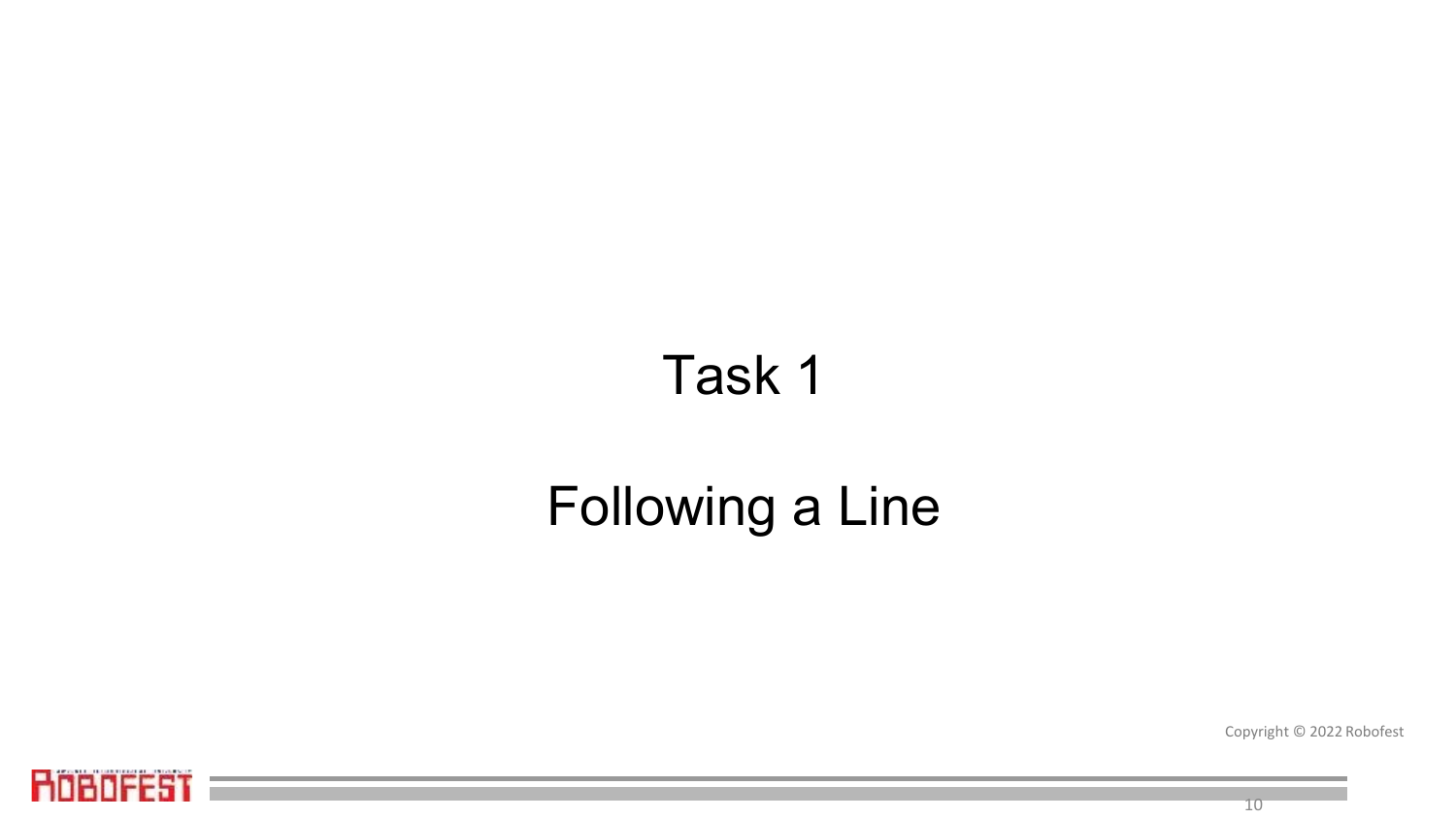# Zigzag Line following Idea



Left side following **Example 2018** 2019 12:30 Right side following



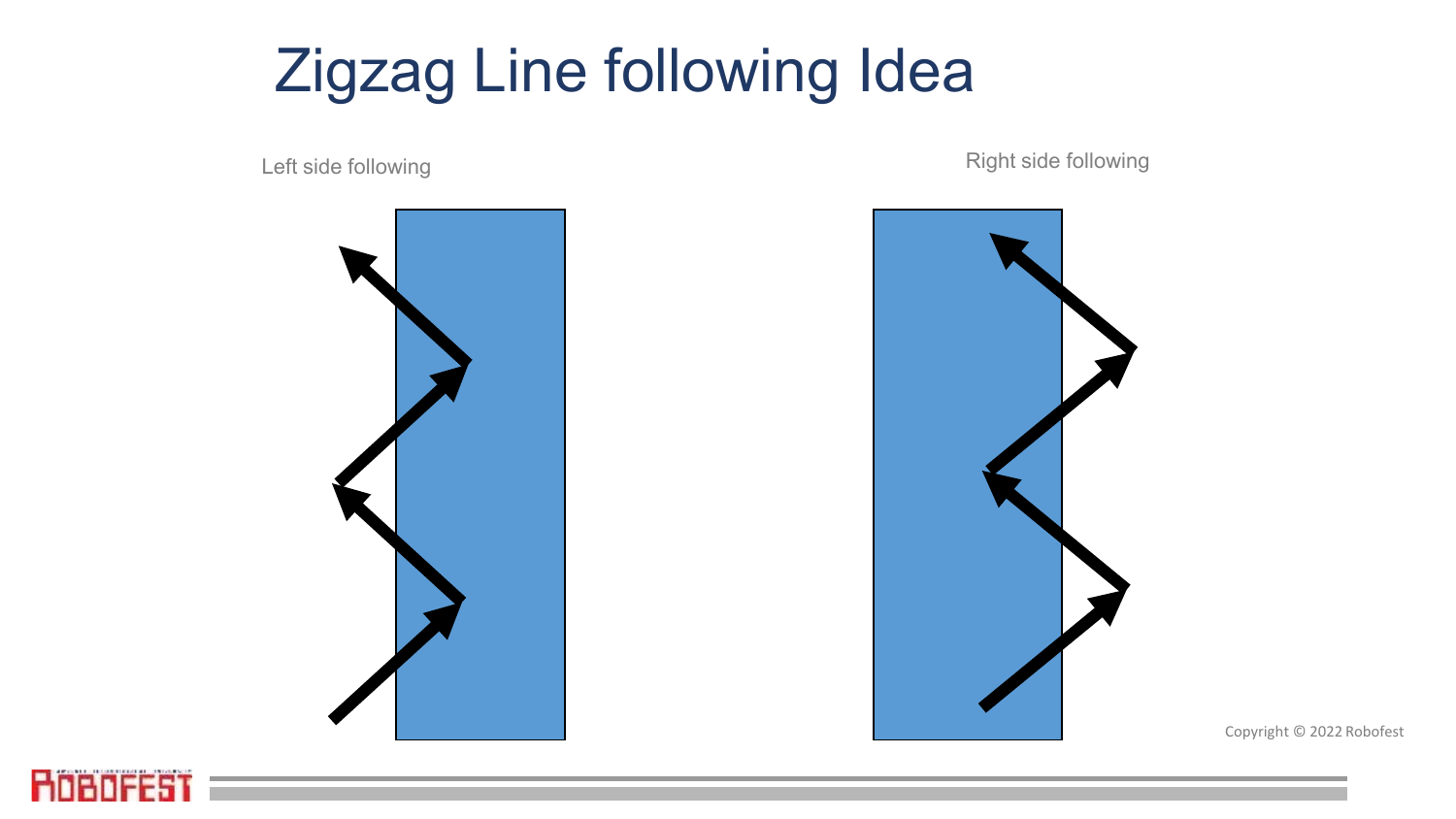# Follow a Line

- Light sensor settings example
	- $\bullet$  Off line = 5
	- $\blacksquare$  On line = 45
	- Median threshold =  $(5+45)/2 = 25$
- Two cases
	- Light sensor reading > 25. On line.
	- Light sensor reading < 25. Off line.

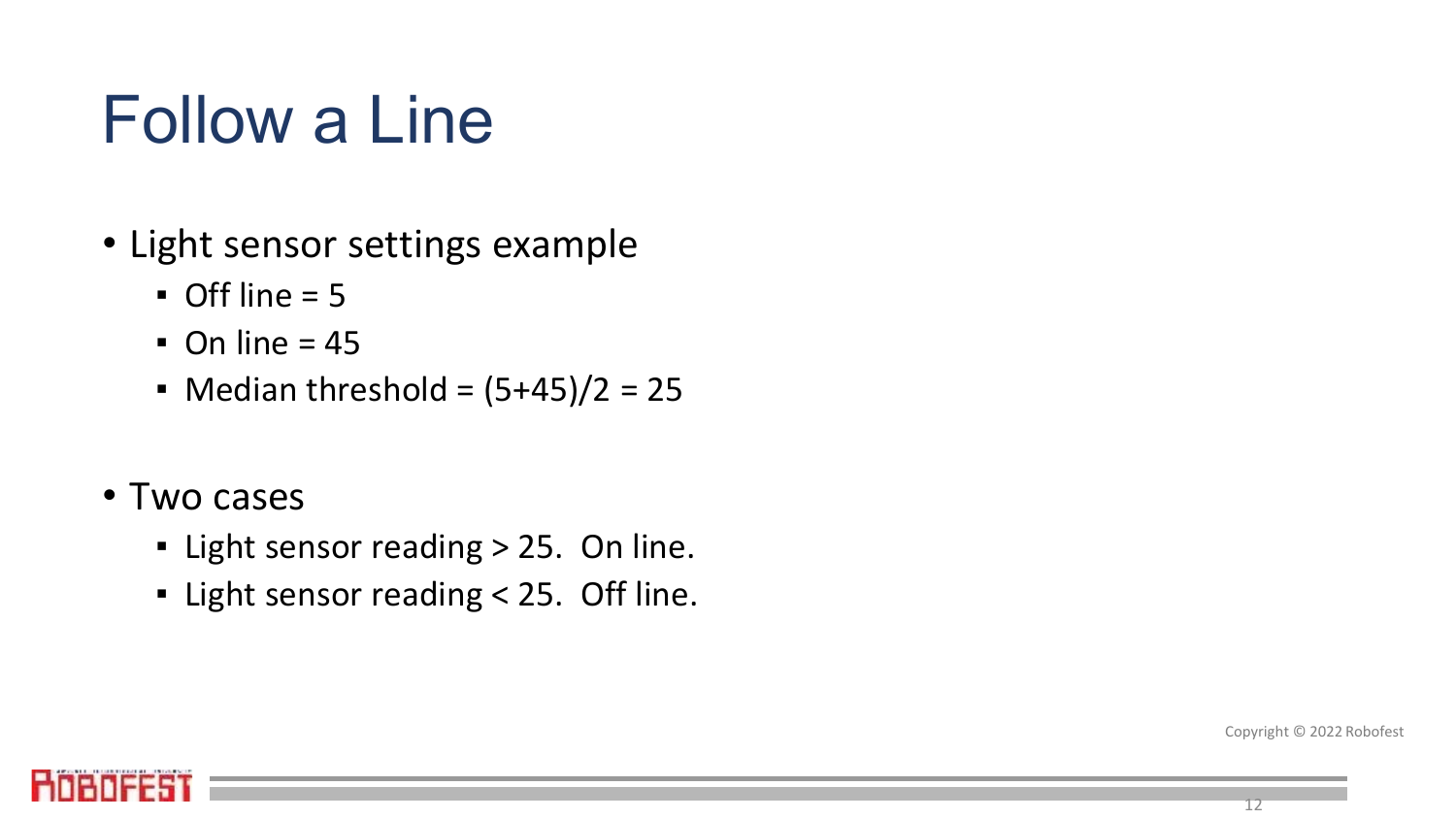# Simple Line Following Algorithm

Follows right edge of line

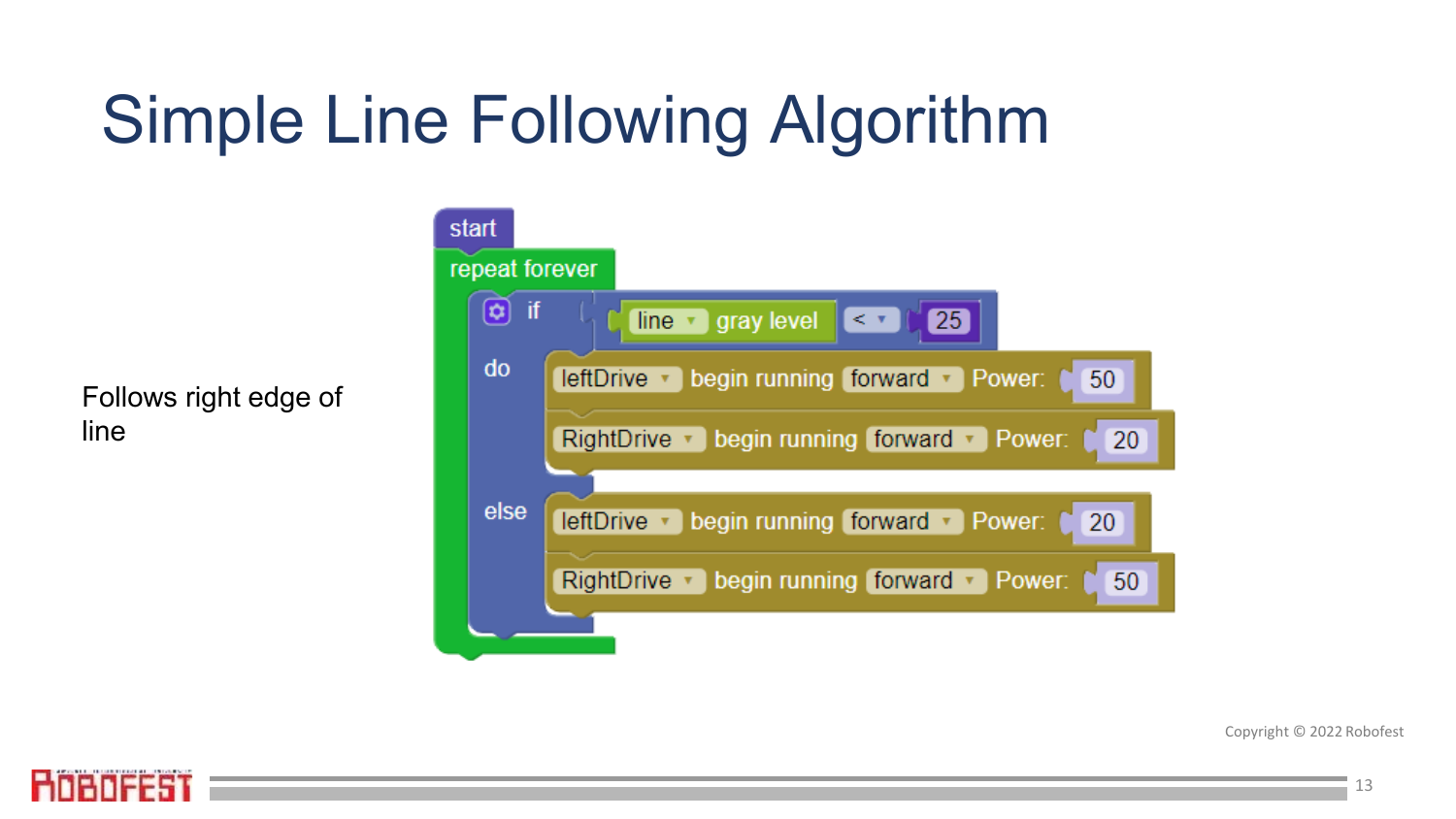#### Task 2

#### Finding an Object

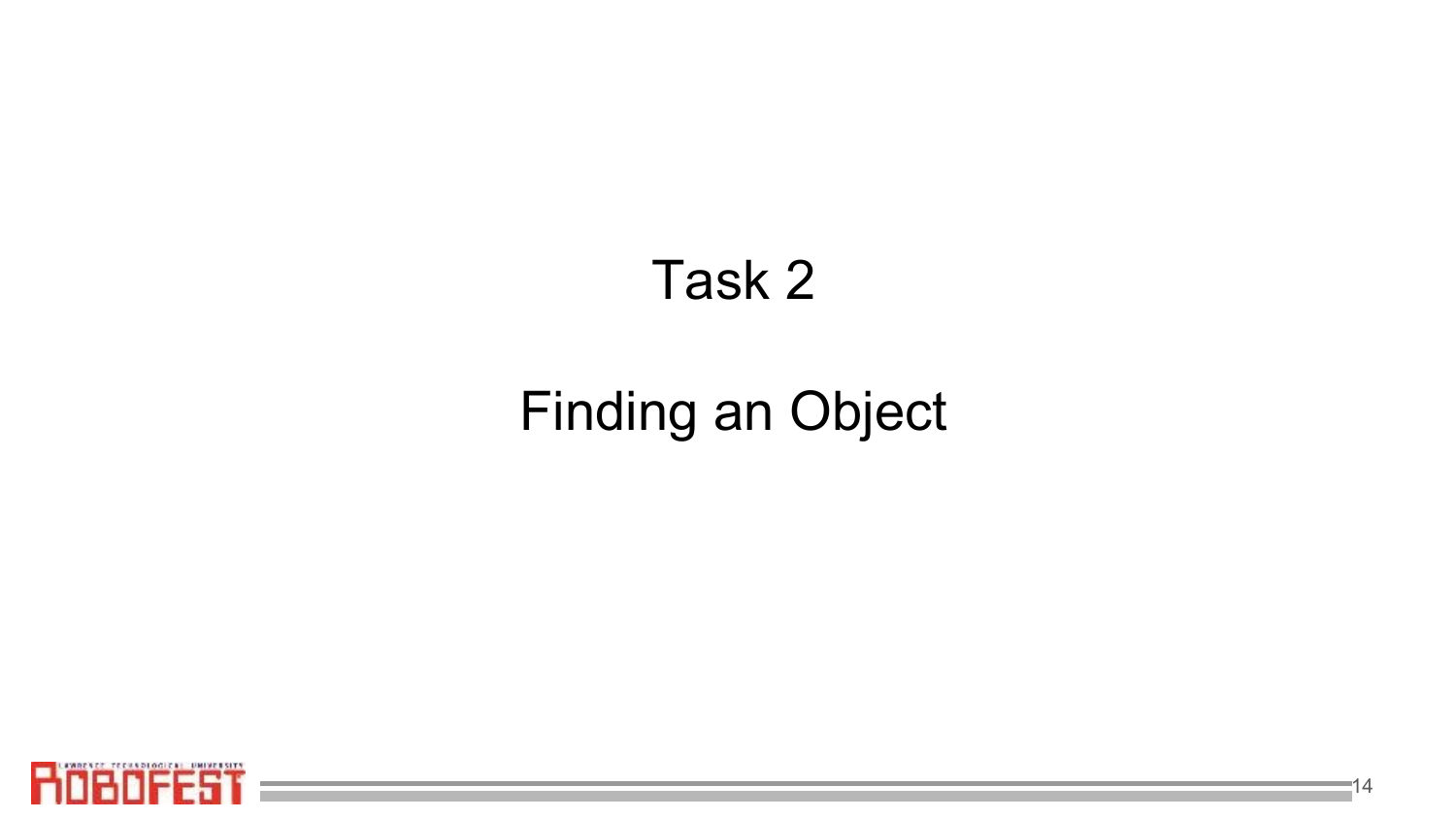#### Finding a objects

- We can use a Ultrasonic sensor to determine if an object is near the robot
- Here we will assume that we are following line and wish to stop the robot once a object close to the robot



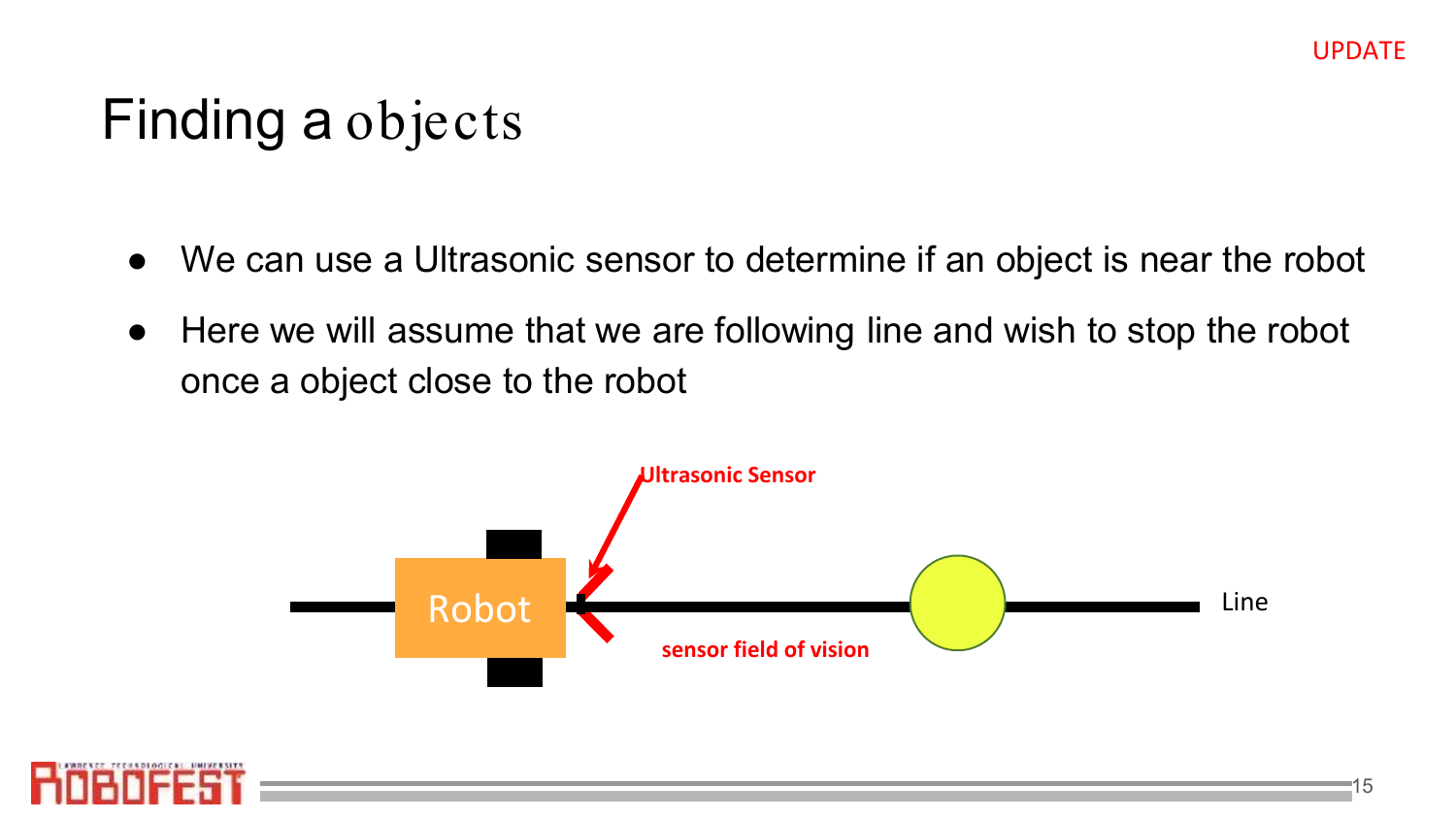# Finding a object

● Here we will use our line following program to follow line and stop the robot when the object is close r



**Ultrasonic sensor will read no values when the object is far away**

#### **Starting Position Final Position**





**Ultrasonic sensor will read values when the object is close to the robot**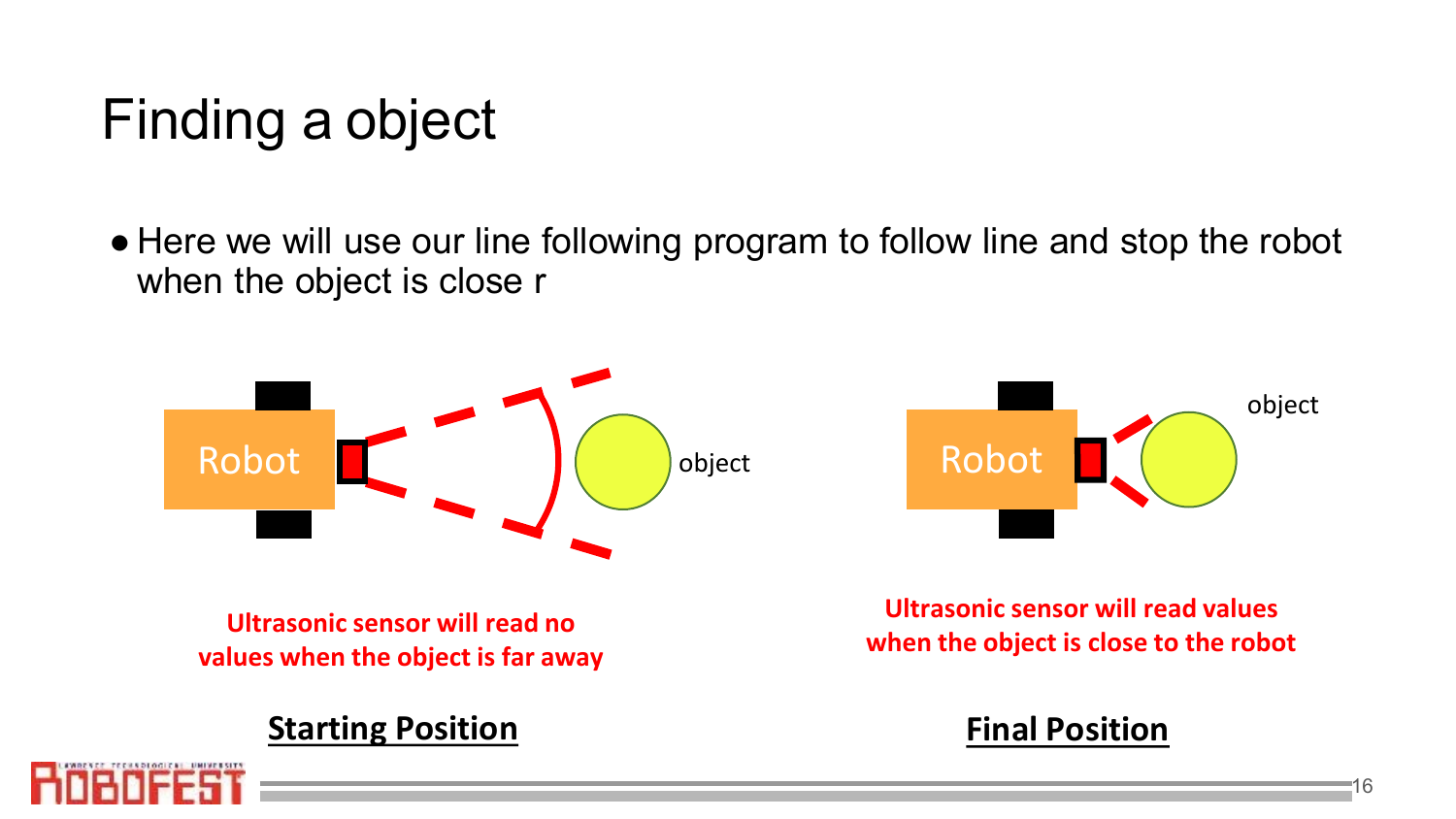# Finding an Object

● Now, we travel along the line and stop if we find a object



We can determine the appropriate value by testing the sensor readings with an object the front of the robot.

17

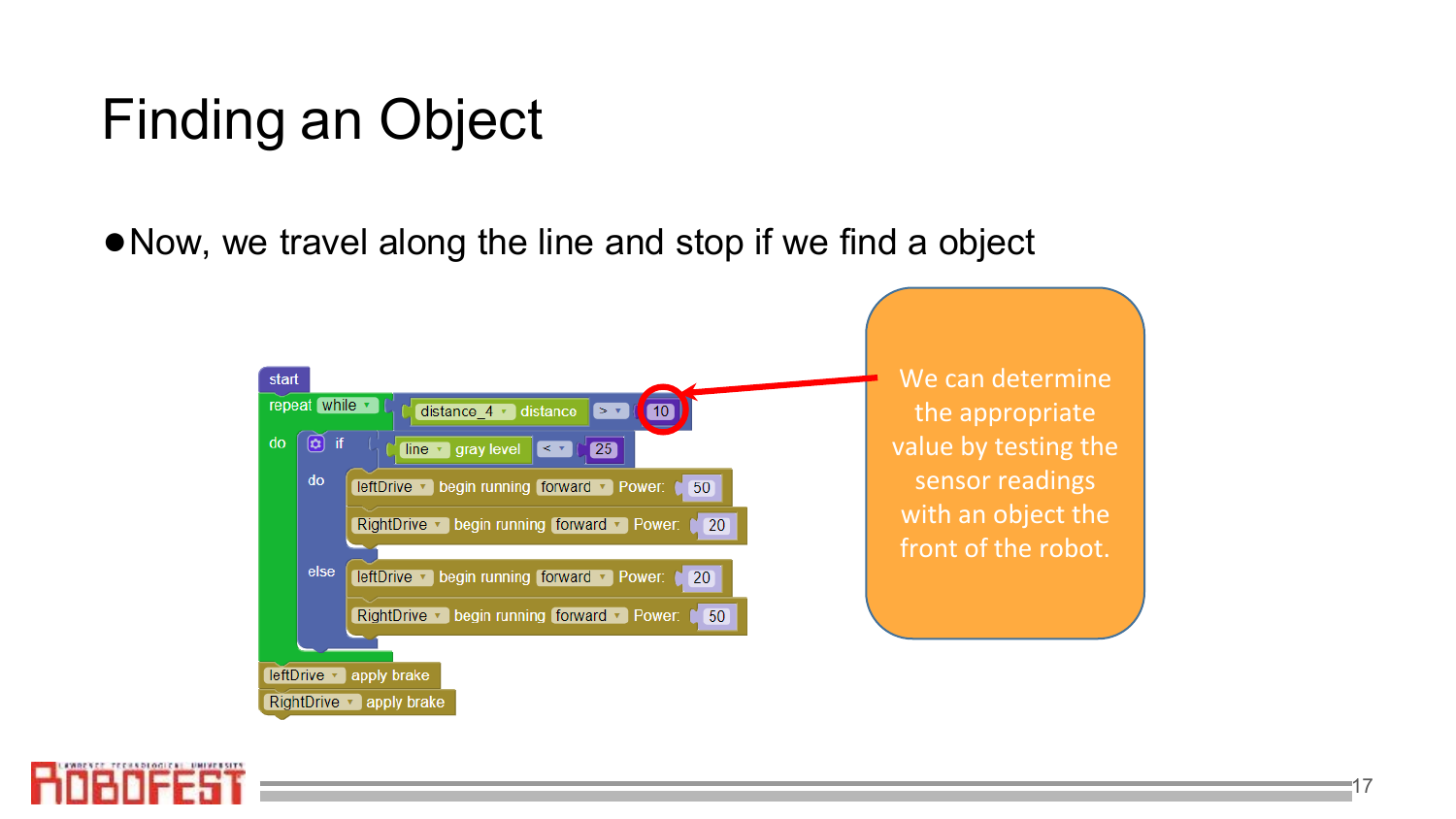# Finding an Object and Res tart after Paus e



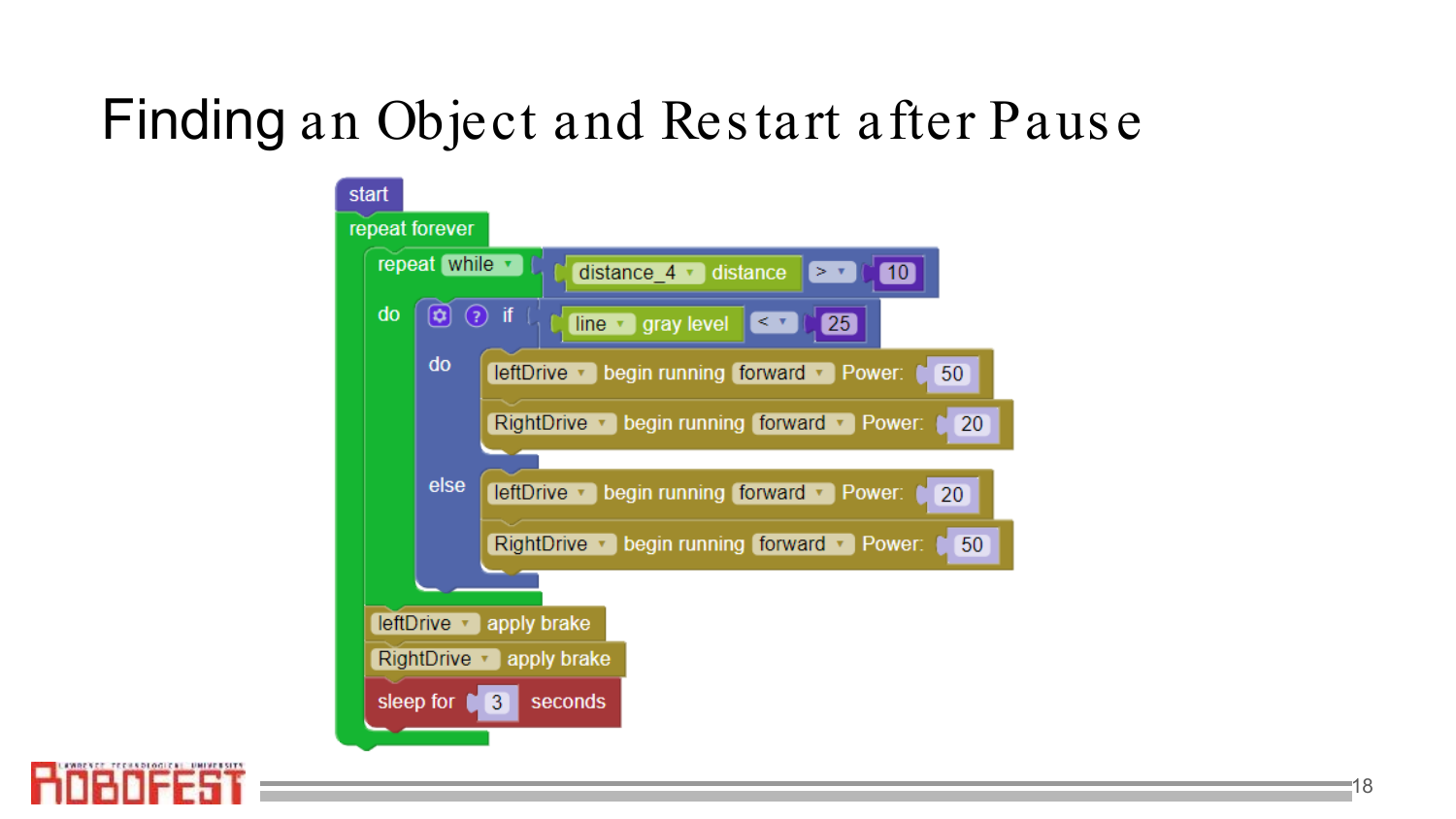#### Another Method

• Wait until clear



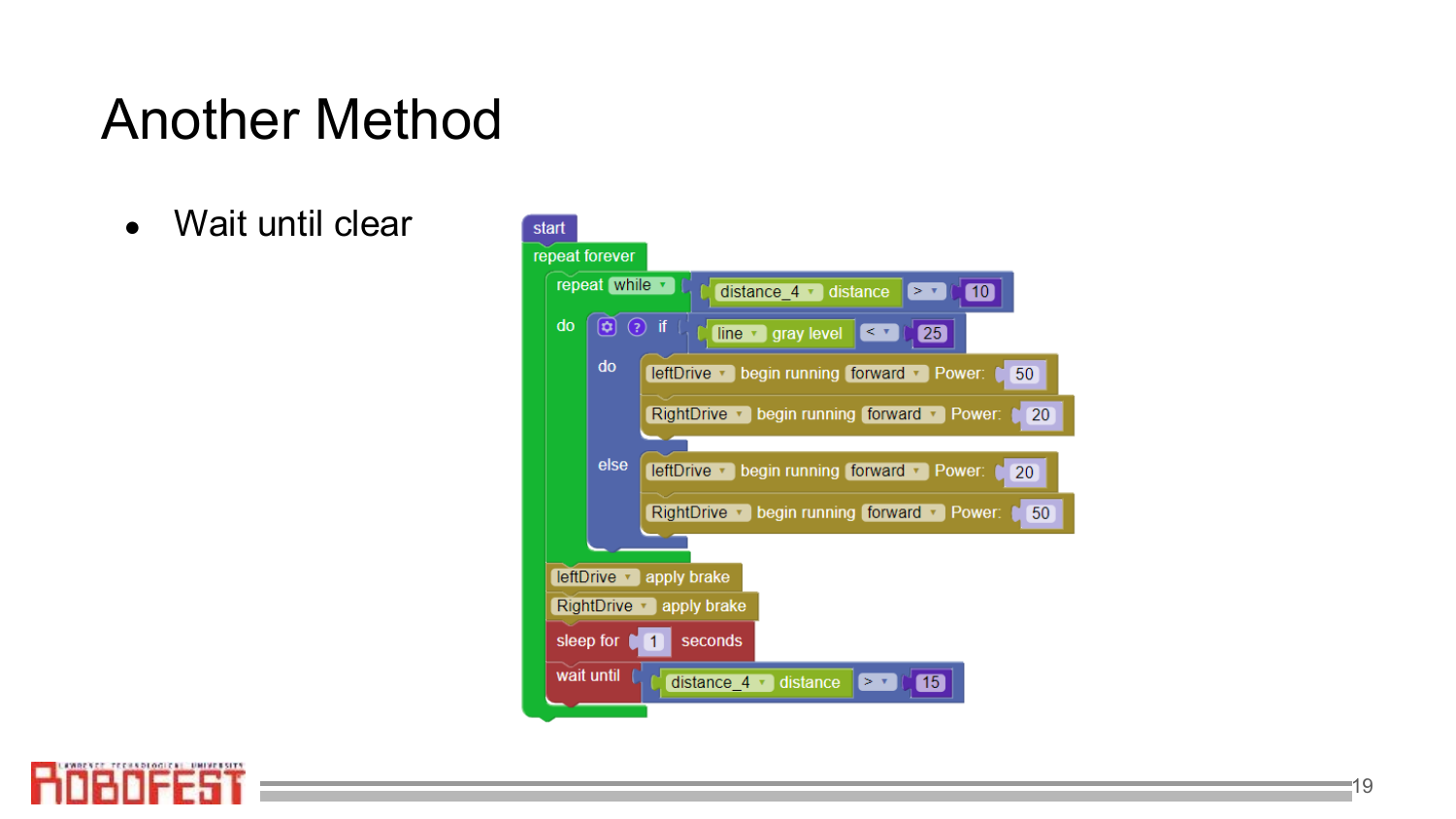#### Add Additional Wait to Allow More Gap



20